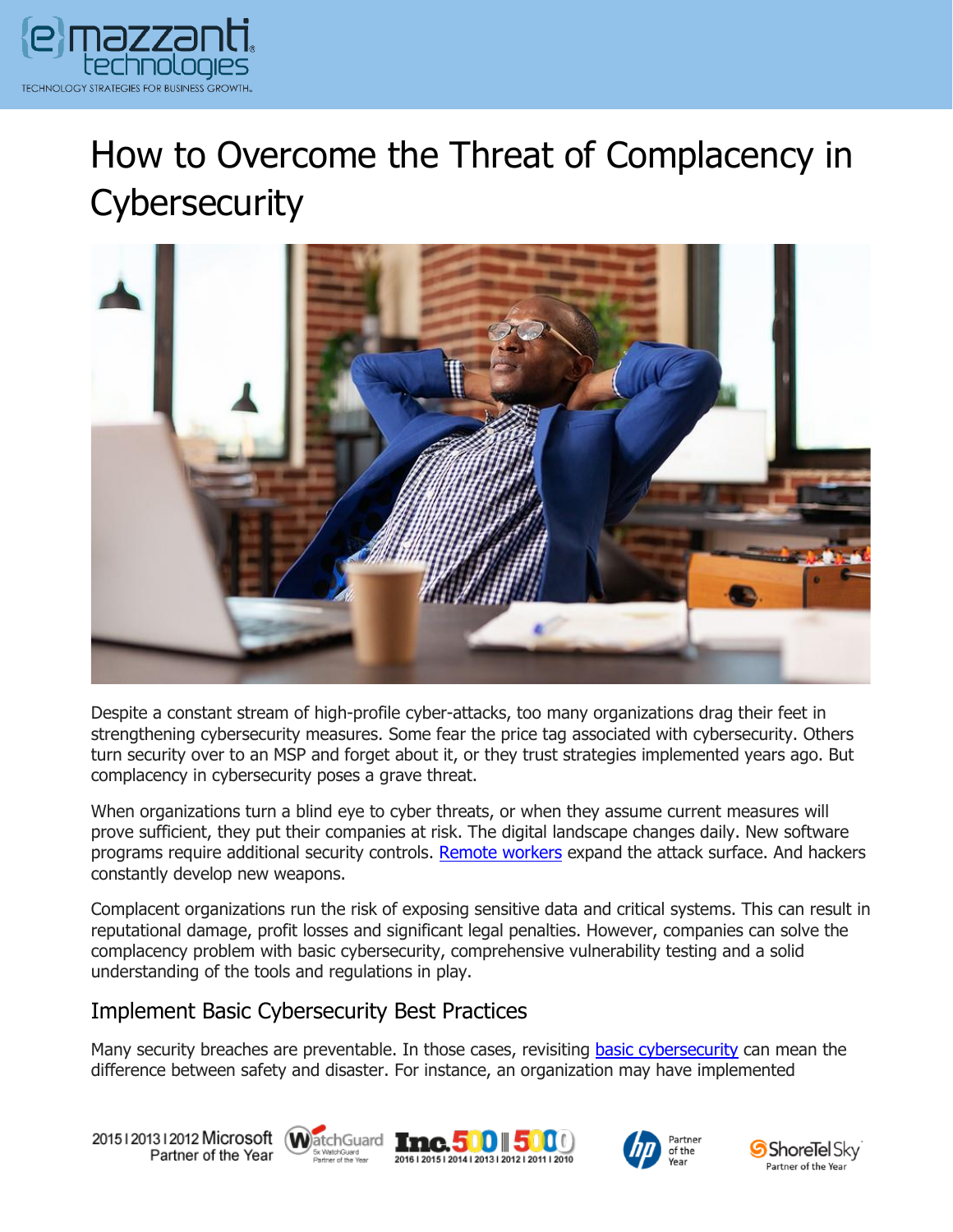automated backups. But if they neglect to store a copy of the backups offline and offsite, the backup data can become corrupted and worthless in a ransomware attack.

Likewise, organizations need to apply security patches quickly and keep systems up to date. They should also tighten access controls, ensure encryption of sensitive data both in transit and at rest and implement multi-factor authentication where possible.

Additionally, every cybersecurity strategy needs to include targeted, repeated cybersecurity awareness training. Officials from CISA warn that educating employees about phishing campaigns ranks near the top of the list of critical cybersecurity measures.



## Uncover Vulnerabilities with an Outside Security Evaluation

Organizations that want to invest their security budget wisely will hire an outside consultant to conduct a cybersecurity evaluation. This often involves penetration testing, during which the consultant simulates cyber-attacks to uncover vulnerabilities.

A consultant will also discuss current policies, procedures, and security controls. And they will look at the office environment and the company's internet presence from the perspective of a bad actor. For instance, could a hacker gather enough information from social media to launch a successful [spear](https://www.emazzanti.net/spear-phishing-attacks/)[phishing campaign?](https://www.emazzanti.net/spear-phishing-attacks/) Do employees leave sensitive information easily visible?

## Know Your Tools and Applicable Regulations

Too many companies hand their IT function over to an isolated team or a third party and then forget them. As long as the computers work and they can accomplish their work, they assume all is well.

However, effective cybersecurity requires more than a break fix approach. And if a breach occurs, customers and regulatory agencies will look to the company leadership, not the MSP, to answer.

Consequently, even companies that use an MSP for their cybersecurity need to adopt a security mindset throughout the organization. They need to be aware of the tools in use and the security measures employed. They also need to keep abreast of privacy regulations to ensure compliance.

20151201312012 Microsoft WatchGuard Tnc. 500 500 Partner of the Year